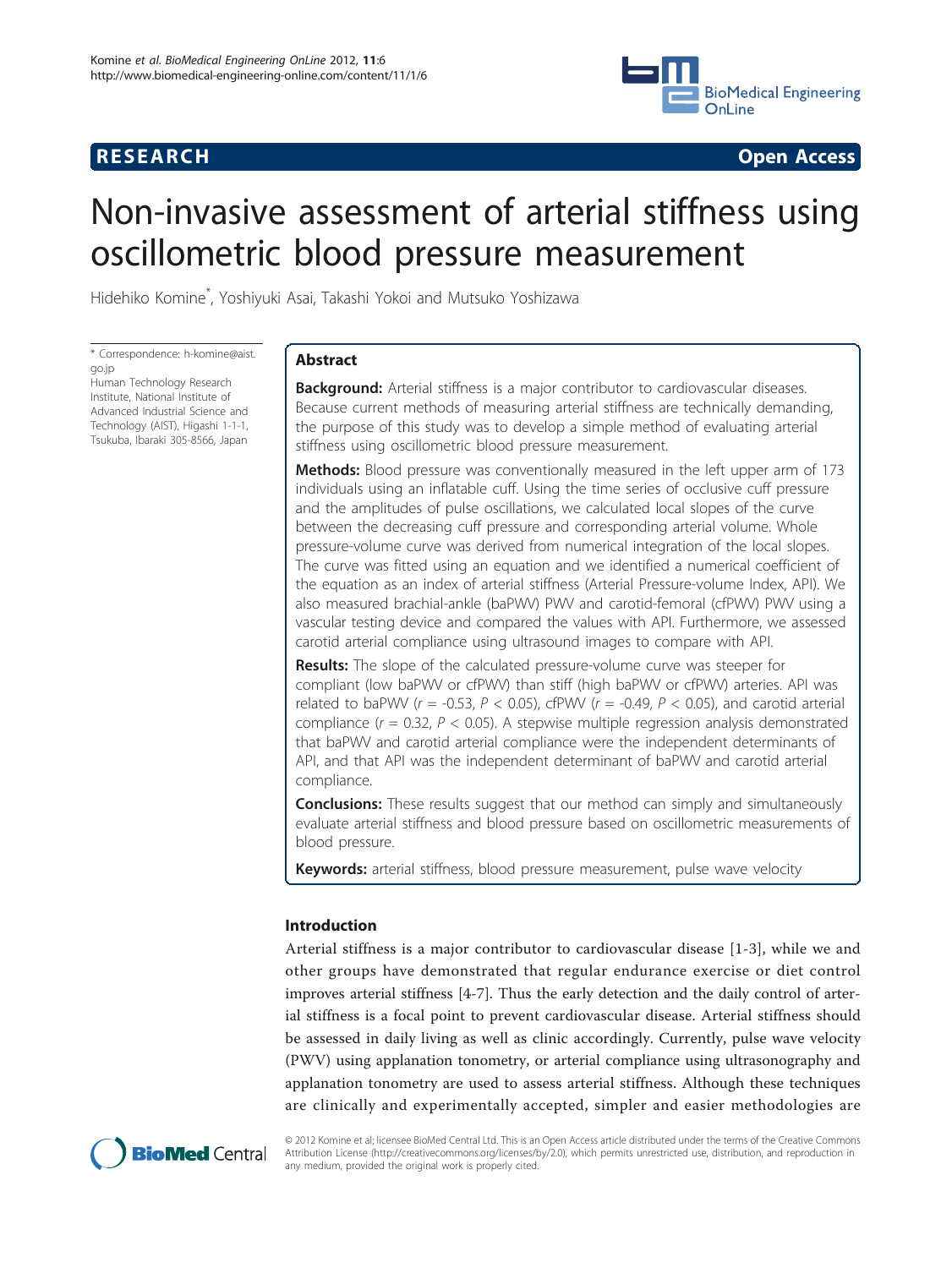required because the application of tonometry transducers or ultrasound probes on target arteries can be rather difficult.

We therefore aimed to develop a simple and non-invasive method of evaluating arterial stiffness using oscillometric measurements of blood pressure. When blood pressure is measured by cuff oscillometry, brachial arterial volume decreases with inflation of the cuff wrapped around the upper arm, and the arterial volume returns with cuff deflation. Theoretical studies using computer simulation suggest that the relationship between the decreasing cuff pressure (increasing intra-arterial pressure) and the corresponding brachial arterial volume can be described as a sigmoid curve [[8](#page-10-0)-[10](#page-10-0)]. Additionally, the slope of the curve is steeper in a compliant than that in stiff artery [[10\]](#page-10-0). Previous studies using isolated arteries from animals and humans have also demonstrated that elastic property of the arterial wall can be evaluated by relationships between intra-arterial pressure and arterial volume [[11-17\]](#page-10-0). If the curve relationship between cuff pressure and arterial volume during cuff deflation was actually analyzed, arterial stiffness could be assessed as the slope of the curve.

The purpose of this study was to develop a method of evaluating arterial stiffness by assessing the curve between cuff pressure and arterial volume using oscillometric blood pressure measurement. We then validated the method by comparison with PWV and arterial compliance. This novel methodology allows simple and simultaneous measurements of blood pressure and arterial stiffness.

#### Methods

#### Subjects

We studied 173 healthy volunteers (89 males and 84 females) aged 22 to 75 (48  $\pm$  1) years. The purpose and procedures of this study were explained to the volunteers, who then provided written informed consent to participate. The Ethics Committee of the Institute for Human Science and Biomedical Engineering of the National Institute of Advanced Industrial Science and Technology reviewed and approved the study protocols.

#### Curve relationship between cuff pressure and arterial volume

Computer simulations have suggested that the relationship between cuff pressure and arterial volume during cuff deflation can be described as a sigmoid curve (Figure [1](#page-2-0)) [[8-10\]](#page-10-0) and that blood volume pulses or cuff oscillations can be generated by transforming blood pressure pulses [\[8](#page-10-0)]. When blood pressure pulses are generated at different cuff pressures, as shown below the horizontal axis of Figure [1,](#page-2-0) corresponding blood volume pulses or cuff oscillations can be described, as shown on the left of the vertical axis. Based on this theory, local slopes of the pressure-volume curve can be calculated from the occlusive cuff pressure for pulse pressure (systolic - diastolic blood pressure) and the amplitude of cuff oscillations. Thus, we calculated local slopes from cuff pressure and cuff oscillations, and obtained pressure-volume curves by numerically integrating the local slopes.

In the experimental day, a conventional blood pressure cuff was wrapped around the left upper arm of seated participants and was inflated to 190 mmHg at 10 mmHg/s, and deflated to 10 mmHg at 3 mmHg/s. Cuff pressure during inflation and deflation measured using a pressure transducer was stored in a computer at a sampling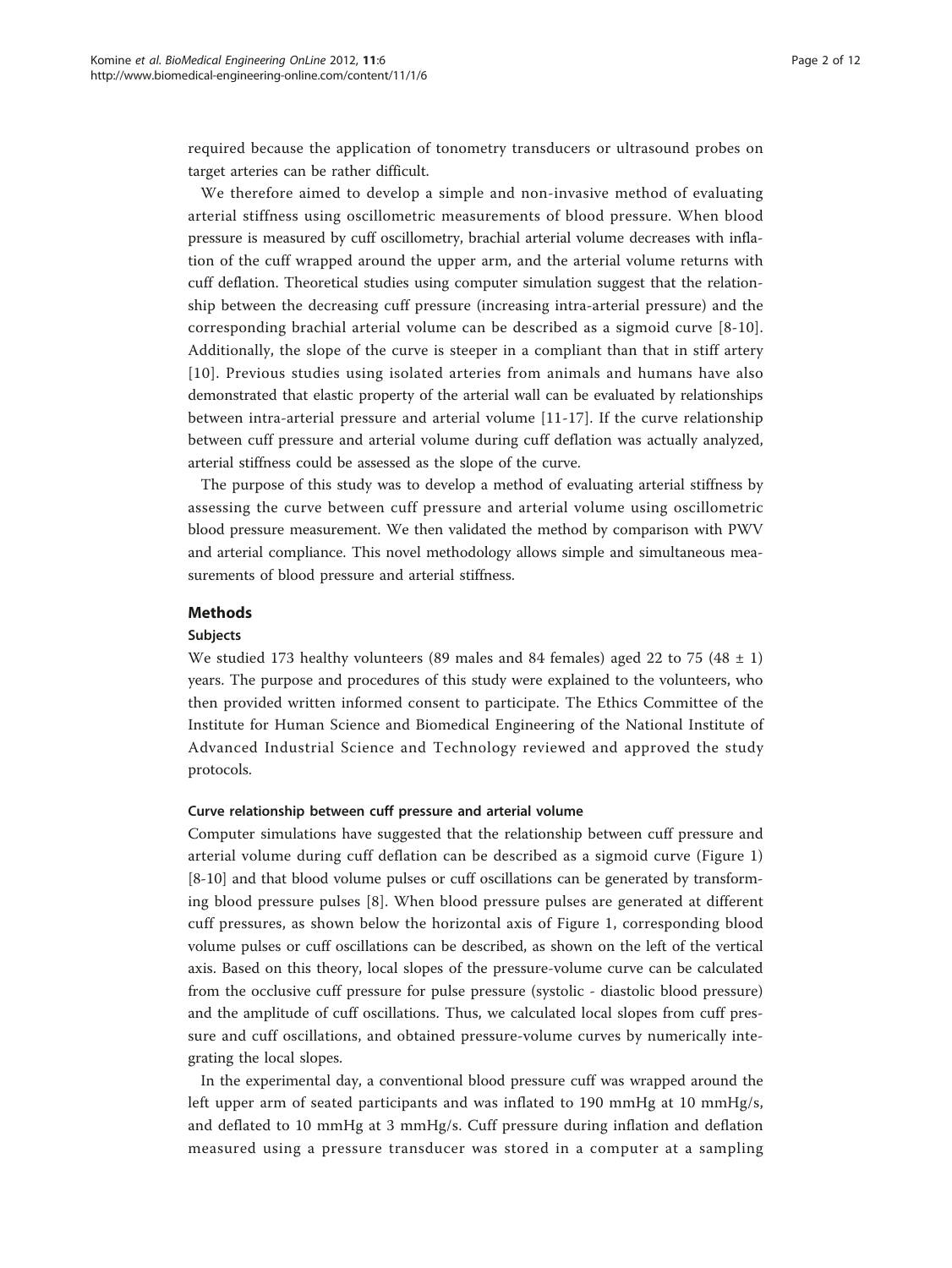<span id="page-2-0"></span>

frequency of 1 kHz for off-line analysis. After recording cuff pressure, a low-pass filter with a cutoff frequency of 0.5 Hz was applied to the raw cuff pressure, and a time series of occlusive cuff pressure was obtained (Figure [2A\)](#page-3-0). A band-pass filter of 0.5 - 10 Hz was applied to the raw cuff pressure to determine cuff oscillation evoked by the blood pressure pulse (Figure [2B](#page-3-0)). The amplitudes of the cuff oscillations of every blood pressure pulse were calculated (Figure [2C](#page-3-0)). Heart rate and blood pressure were measured oscillometrically and pulse pressure was calculated from systolic and diastolic blood pressure. Using the amplitudes of all pulse oscillations and changes in the cuff pressure for pulse pressure from the pressure point evoked by the pulses, we calculated the local slopes of the curve between the cuff pressure and arterial volume (Figure [2D](#page-3-0)). The slopes at all cuff pressures were averaged to estimate the slopes at an arbitrary point on pressure-volume curves (Figure [2E\)](#page-3-0). We calculated the numerical integration of the averaged slopes to generate pressure-volume curves (Figure [2F](#page-3-0)) that were fitted using the following equation to determine their characteristics:

# $F(x) = A \arctan (Bx + C) + D$

The numerical coefficient B of above equation was used to evaluate arterial stiffness because coefficient B closely reflected the slope of the curve. We identified the numerical coefficient B as an arterial stiffness index and named it the arterial pressure-volume index (API). Cuff pressure was measured three times and the average API was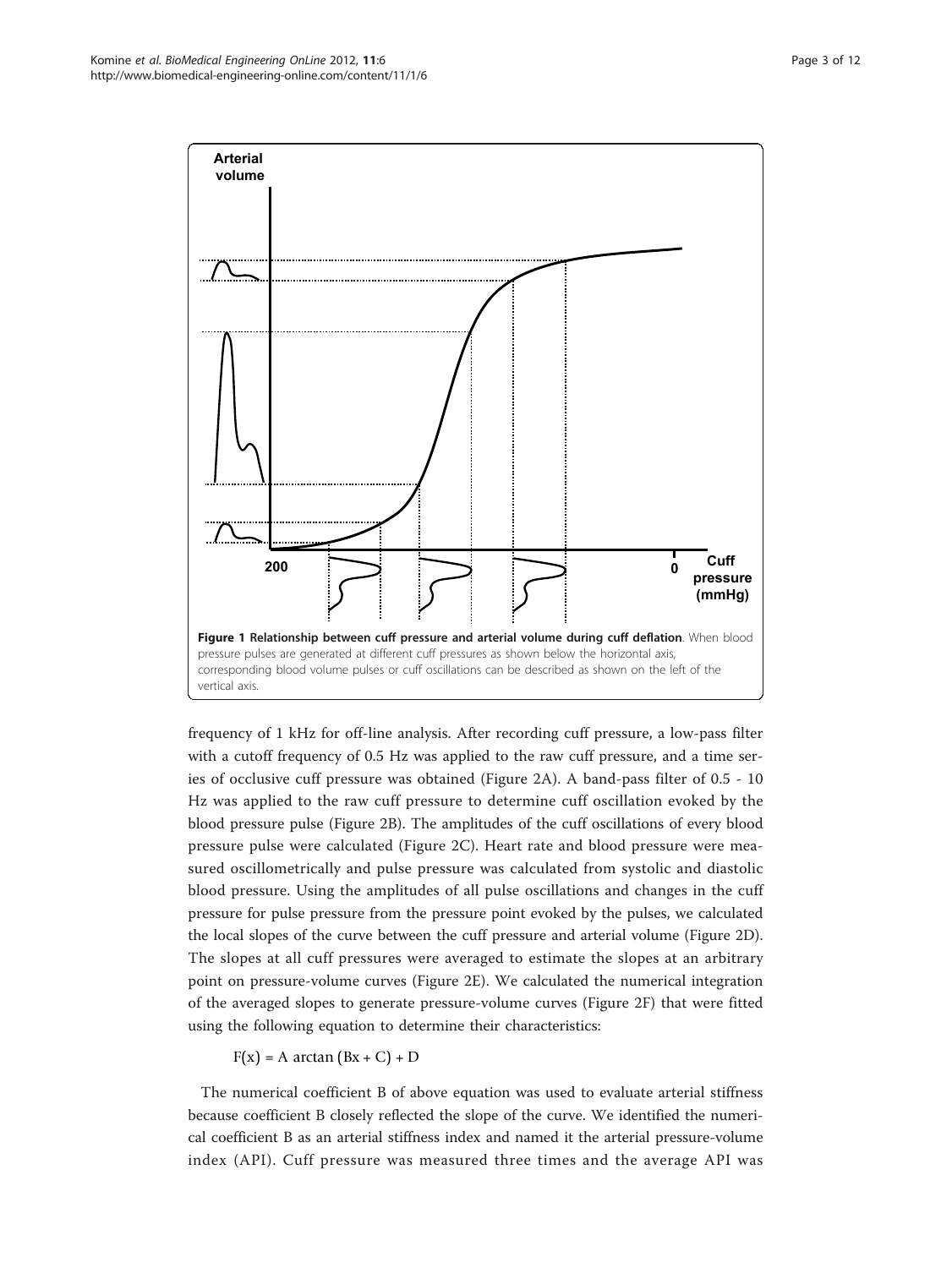<span id="page-3-0"></span>

calculated for each participant. The day-to-day coefficient of variation for API in a pilot study on 8 subjects (4 male and 4 female,  $22 - 55$  years) was  $6.0 \pm 1.1$ %.

We measured the circumference of the left upper arm, because we indirectly estimated the arterial pulse volume via the cuff oscillation and thus should examine the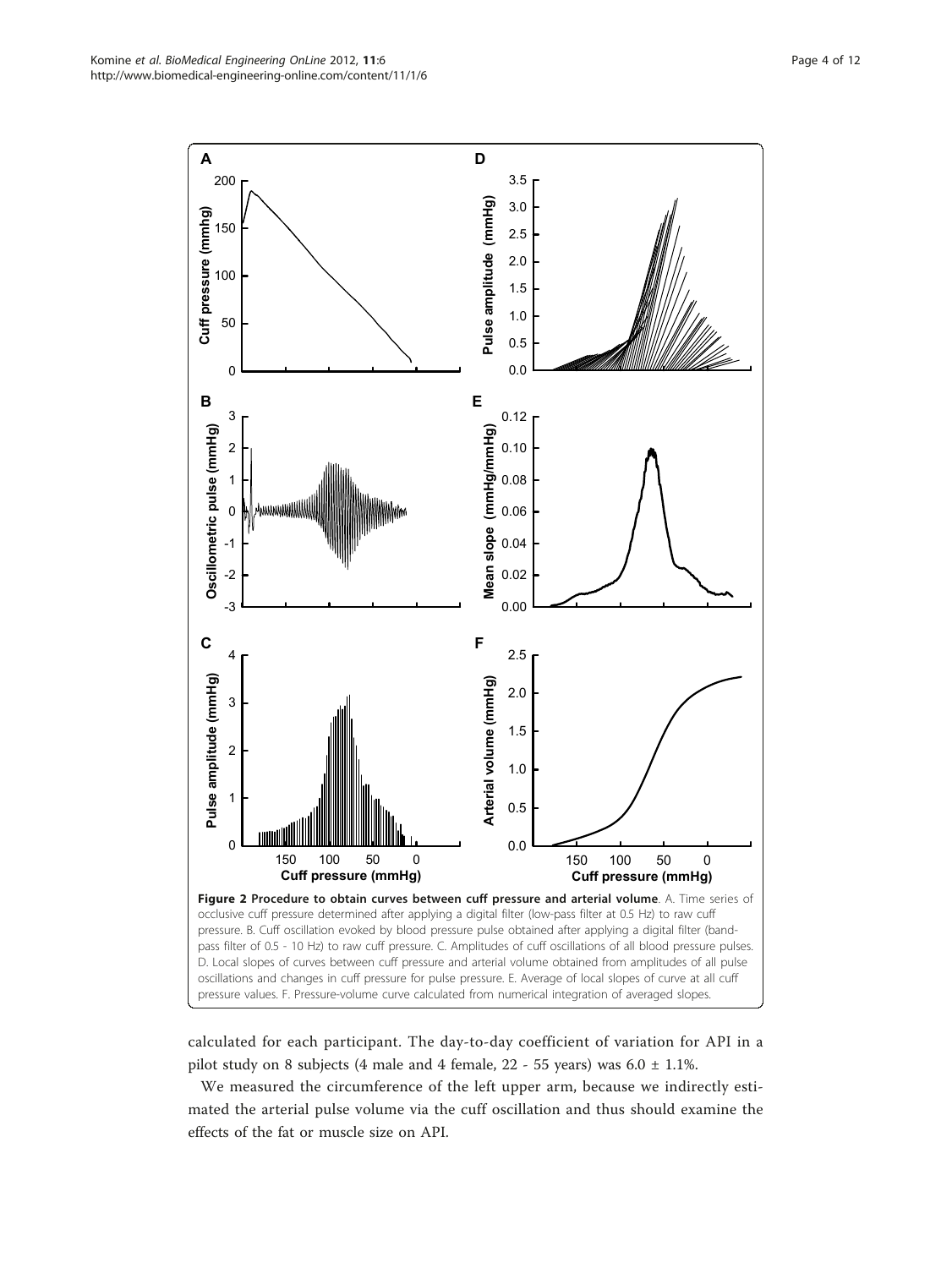#### Pulse wave velocity (PWV)

We measured brachial-ankle (baPWV) and carotid-femoral (cfPWV) pulse wave velocity using a vascular testing device (Form PWV/ABI, Omron Healthcare, Kyoto, Japan) as we described [[18\]](#page-10-0). Carotid and femoral arterial pressure waveforms were stored for 30 s using applanation tonometry sensors attached to the left common carotid artery and left common femoral artery. Bilateral brachial and post-tibial arterial pressure waveforms were stored for 10 s by occlusion/sensing cuffs adapted to both arms and ankles. The waveform analyzer measured the time intervals between the carotid and femoral arterial pressure wave (Tcf), and between the brachial and post-tibial arterial pressure wave (Tba). The arterial pressure wave was identified as the start of the sharp systolic upstroke, which was automatically detected using a band-pass filter (5 - 30 Hz). The path length from the carotid to the femoral artery (Dcf) was directly assessed in duplicate with a random zero length measurement over the surface of the body with a nonelastic tape measure [\[19](#page-10-0)]. The path lengths from the heart to the brachial artery (Dhb), from the heart to the femur (Dhf), and from the femur to the ankle (Dfa) were automatically calculated in cm using the following equations [\[20](#page-10-0)]:

Dhb =  $(0.220 \times \text{height} - 2.07)$  $Dhf = (0.564 \times height - 18.4)$ Dha =  $(0.249 \times \text{height} - 30.7)$ ,

where height is in cm,

and then baPWV and cfPWV were calculated as:

 $baPWV = (dhf + Dfa - Dhb/Tba)$ 

 $cfPWV = Dcf/Tcf$ 

#### Carotid arterial compliance

We also compared the API with carotid arterial compliance, although the sample size was limited to 92 of the 173 participants. Carotid arterial compliance was determined using a combination of ultrasound imaging of the common carotid artery and carotid arterial blood pressure as we described [\[21\]](#page-10-0). Carotid arterial blood pressure was noninvasively measured using applanation tonometry (Form PWV/ABI, Omron Healthcare, Kyoto, Japan). Longitudinal B-mode images of the right common carotid artery were obtained ultrasonically (SonoSite 180PLUS, SonoSite Inc., Bothell, WA, USA) with a high-resolution linear-array transducer (10 MHz) placed at 1 to 2 cm proximal to the carotid bulb, with an approximately 90° angle to the vessel so that the near and far wall interfaces were clearly discernible. The ultrasound images were recorded on digital videotapes for offline analysis. The ultrasound images were stored in a computer at 30 Hz and analyzed using image-analysis software (ImageJ 1.32J, NIH, Bethesda, MD, USA). One investigator who was blinded to the subject characteristics performed all image analyses. Carotid arterial lumen diameter was determined as the distance between the vessel far-wall boundary corresponding to the interface between the lumen and intima. The near-wall boundary was defined as the interface of the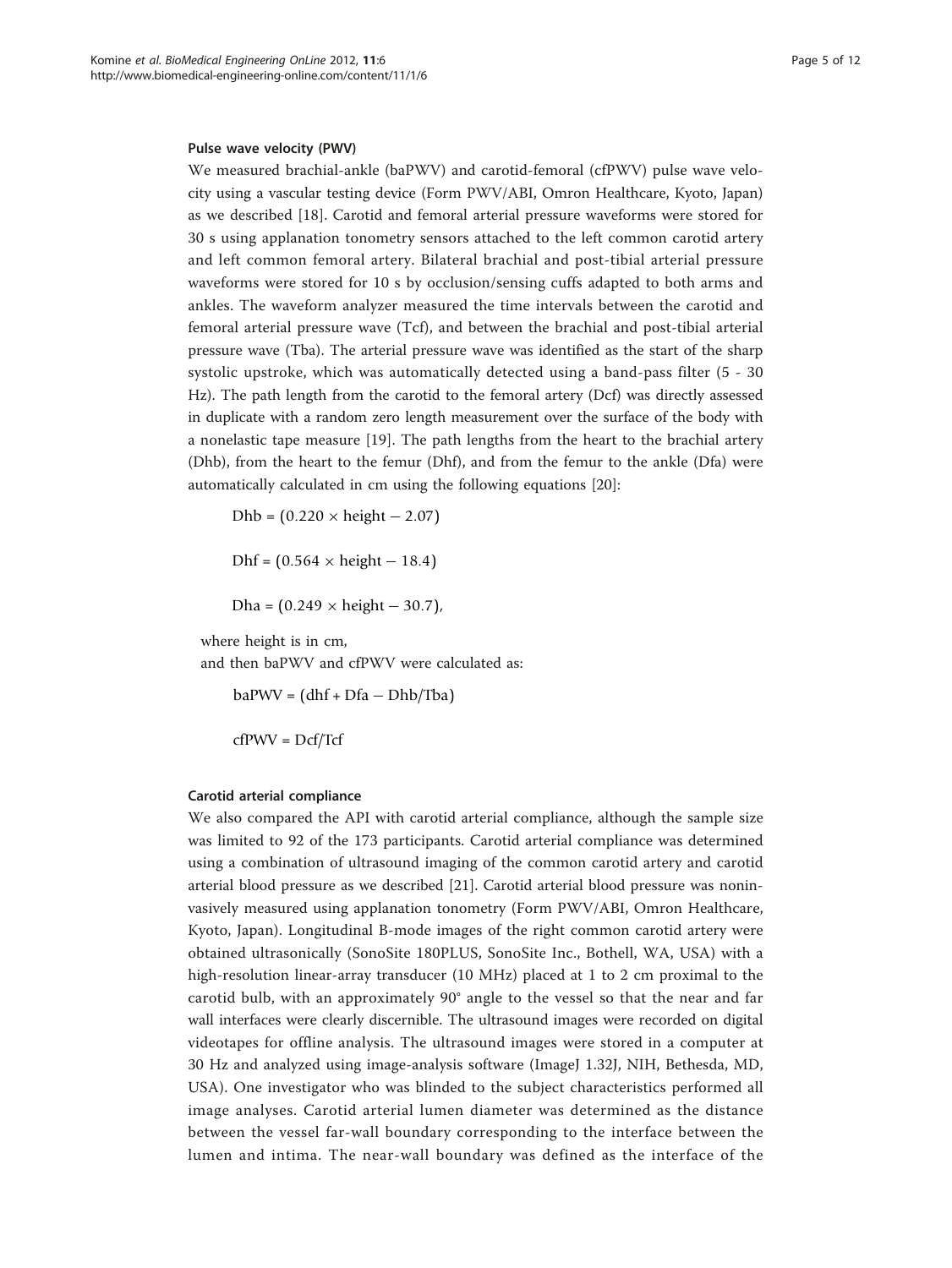adventitia and media at minimal diastolic relaxation and at maximal systolic expansion of the vessel. Arterial lumen diameter at minimal diastolic relaxation and maximal systolic expansion of the vessel were measured at three points per video frame and then averaged. Each parameter was averaged over 10 - 15 continuous beats and statistically analyzed. Arterial compliance was determined using the equation:

# $(CSAs - CsAd)/\Delta P$

where CSAs and CSAd are cross-sectional areas at the maximal systolic expansion and at the minimal diastolic relaxation of the carotid artery, and  $\Delta P$  is the carotid arterial pulse pressure. In addition to arterial compliance, the  $\beta$ -stiffness index was analyzed using the equation:

 $\text{In}(\text{cSAP}/\text{cDAP}) \times \text{D}/\Delta\text{D}$ 

where cSAP and cDAP are systolic and diastolic carotid arterial blood pressure, D is end-diastolic carotid lumen diameter and ΔD is the change in carotid lumen diameter between end diastole and peak systole  $[22]$  $[22]$ . The  $\beta$ -stiffness index provided an index of arterial compliance adjusted for distending pressure [[22\]](#page-10-0).

# Experimental protocol

Subjects abstained from food and caffeine for at least 4 h before the experiment. Measurements were taken in a quiet, temperature-controlled room (24 - 26°C). API, PWV and carotid arterial compliance were measured on the same day in random order.

#### Statistical analysis

The relationships between baPWV, cfPWV, carotid arterial compliance, or age and the API were analyzed using a linear regression model and Pearson's correlation coefficient.

To determine which factor explained a given dependent variable, a stepwise multiple regression analysis was carried out. The selected parameters for the analysis were API, baPWV, carotid arterial compliance, mean arterial blood pressure (MAP), and the circumference of the left upper arm. Dependent variables were API, baPWV, or carotid arterial compliance. Independent variables were all of the rest. Parameters were selected with a caution of multicollinearity among the independent variables. Consequently, cfPWV and age were excluded, because cfPWV was strongly correlated with baPWV ( $r = 0.85$ ) and age was significantly related with all of the parameters of arterial stiffness (baPWV, carotid compliance, and API) and MAP.

Statistical significance was defined at  $P < 0.05$  for all data, which are expressed in the text and figures as means ± SE.

# Results

The averaged oscillometric arterial blood pressure values were as follows: systolic,  $123 \pm 1$ mmHg; mean,  $93 \pm 1$  mmHg; diastolic,  $75 \pm 1$  mmHg; and the average heart rate was 65  $\pm$  1 beats/min. The averages baPWV and cfPWV were 1333  $\pm$  16 cm/s and 879  $\pm$ 12 cm/s, respectively, and the average API was 0.0408 ± 0.0006 U. The coefficient of variation of replicate measurements at the experimental day (intra individual of three time measurements) for API was  $7.5 \pm 6\%$ .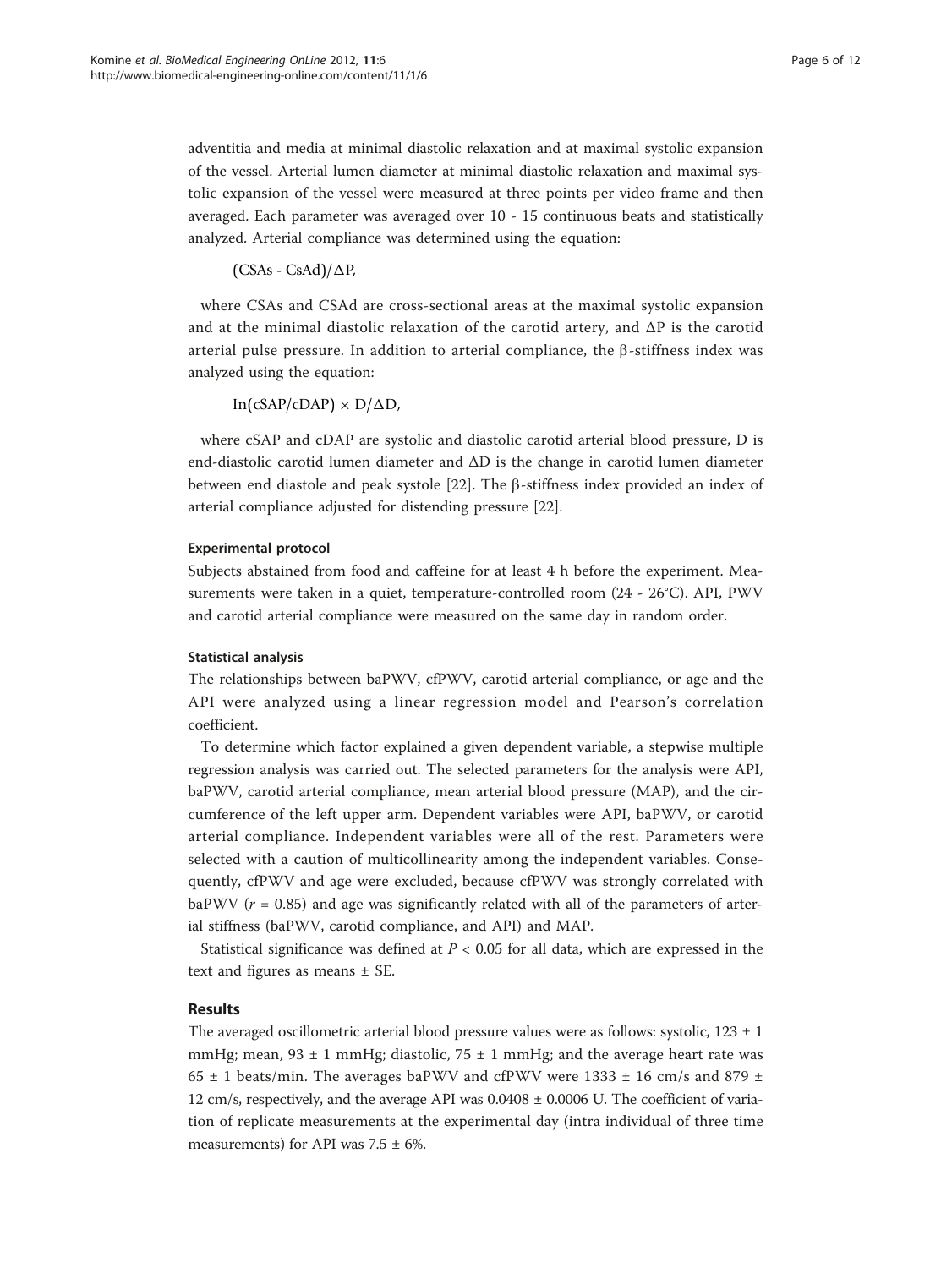Figure 3 shows examples of the relationship between cuff pressure and arterial volume during cuff deflation in one participant with a relatively compliant artery (baPWV, 1079 cm/s; cfPWV, 867 cm/s; age, 31 years), and in another with a relatively stiff artery (baPWV, 1700 cm/s; cfPWV, 1119 cm/s; age, 67 years). Arterial volume increased with cuff deflation, and the relationship between cuff pressure and arterial volume was described as a sigmoid curve for both individuals. The slope of the curve was steeper for the compliant than for the stiff artery. When the pressure-volume curves from both individuals were fitted to the equation  $F(x) = \arctan (Bx + C) + D$ , the numerical coefficient B (API) was higher for the compliant than for the stiff artery (API, 0.0480 vs. 0.0276).

Figures [4A](#page-7-0) and [4B](#page-7-0) show the relationships between baPWV and API, and between cfPWV and API in all participants. We found that API was related to baPWV and cfPWV, and (baPWV,  $r = -0.53$ ,  $P < 0.05$ ; cfPWV,  $r = -0.49$ ,  $P < 0.05$ ). API was also related to carotid arterial compliance as shown in Figure [4C](#page-7-0) ( $r = 0.33$ ,  $P < 0.05$ ), and  $\beta$ -stiffness index ( $r = -0.34$ ,  $P < 0.05$ ). We also found that API was related to age as shown in Figure [4D](#page-7-0) ( $r = -0.40$ ,  $P < 0.05$ ).

A stepwise multiple regression analysis revealed that baPWV ( $\beta$  = -0.26) and carotid arterial compliance ( $\beta$  = 0.19) as well as MAP ( $\beta$  = -0.28) and the circumference of the upper arm  $(\beta = -0.21)$  were the independent determinants of API. On the contrary, API ( $\beta$  = -0.19) and MAP ( $\beta$  = 0.61) were the independent determinants of baPWV. API was also the independent determinants of carotid arterial compliance ( $\beta = 0.32$ ).

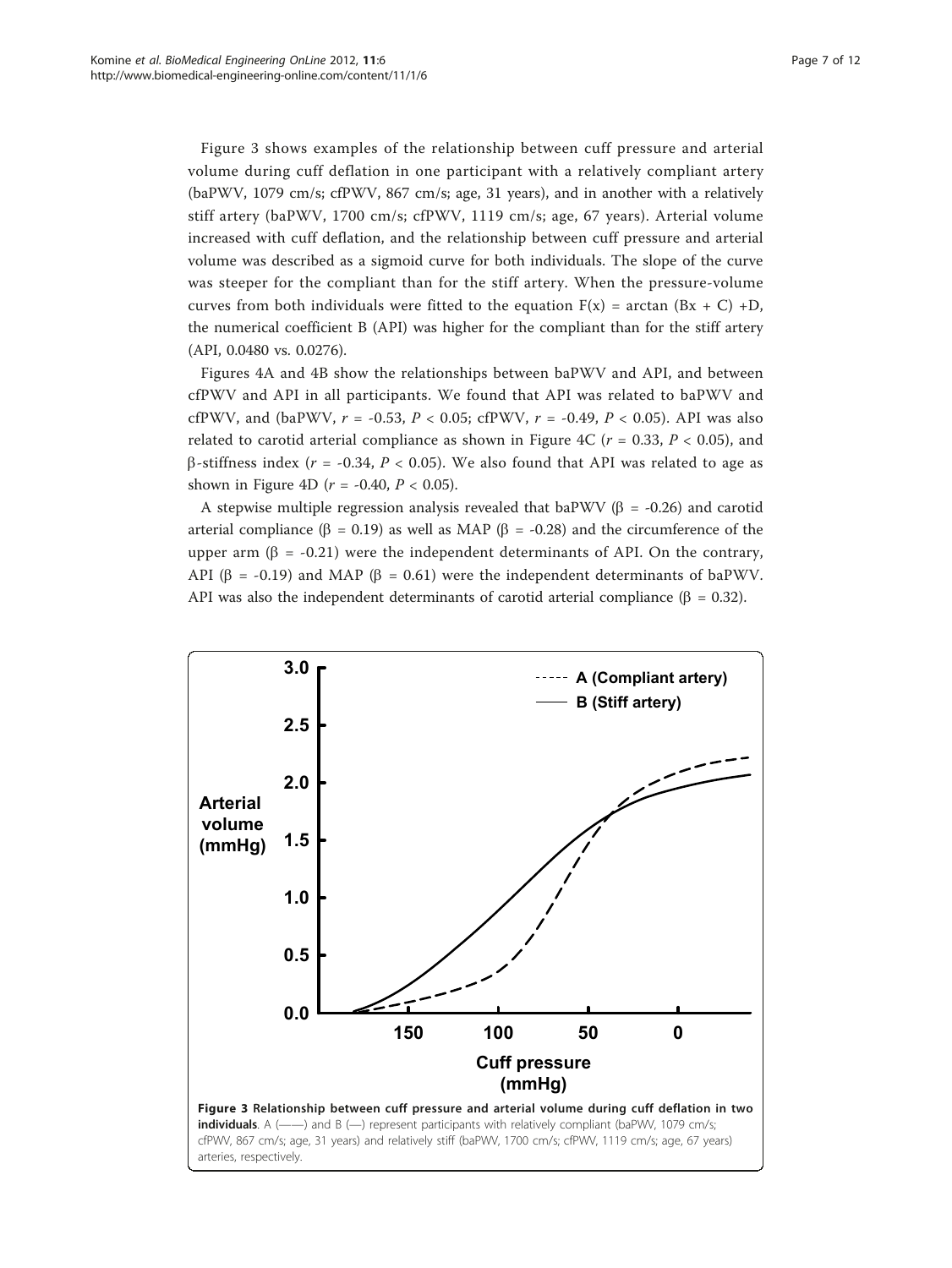<span id="page-7-0"></span>

# **Discussion**

We aimed to develop a method of evaluating arterial stiffness using oscillometric blood pressure measurement. The major new findings in this study were that a curve relationship between cuff pressure and arterial volume could be derived from blood pressure pulse obtained from oscillometric blood pressure measurement, and that after fitting an equation to the curve, a numerical coefficient of the equation (arterial stiffness index) was related to PWV(baPWV and cfPWV) and carotid arterial compliance. Furthermore, a stepwise multiple regression analysis demonstrated that baPWV and carotid arterial compliance were the independent determinants of API, and that API was the independent determinant of baPWV and carotid arterial compliance. These results suggest that arterial stiffness can be evaluated using our method based on oscillometric blood pressure measurement.

Only few methods have so far been proposed to assess arterial stiffness using oscillometric blood pressure measurement [[23](#page-10-0),[24\]](#page-10-0). Liu et al. proposed a method for evaluating brachial arterial compliance using the oscillometric pulse [[23\]](#page-10-0). Their method is based on oscillometric blood pressure measurement, but requires a record of not only the cuff pressure with a pressure transducer, but also the cuff volume with an air flow meter. The method examined by Sato et al. assesses arterial stiffness with evaluating the shape of the oscillometric envelope [\[24](#page-10-0)]. This method requires only cuff pressure recording, but the calculated index of arterial stiffness varies so that the measurement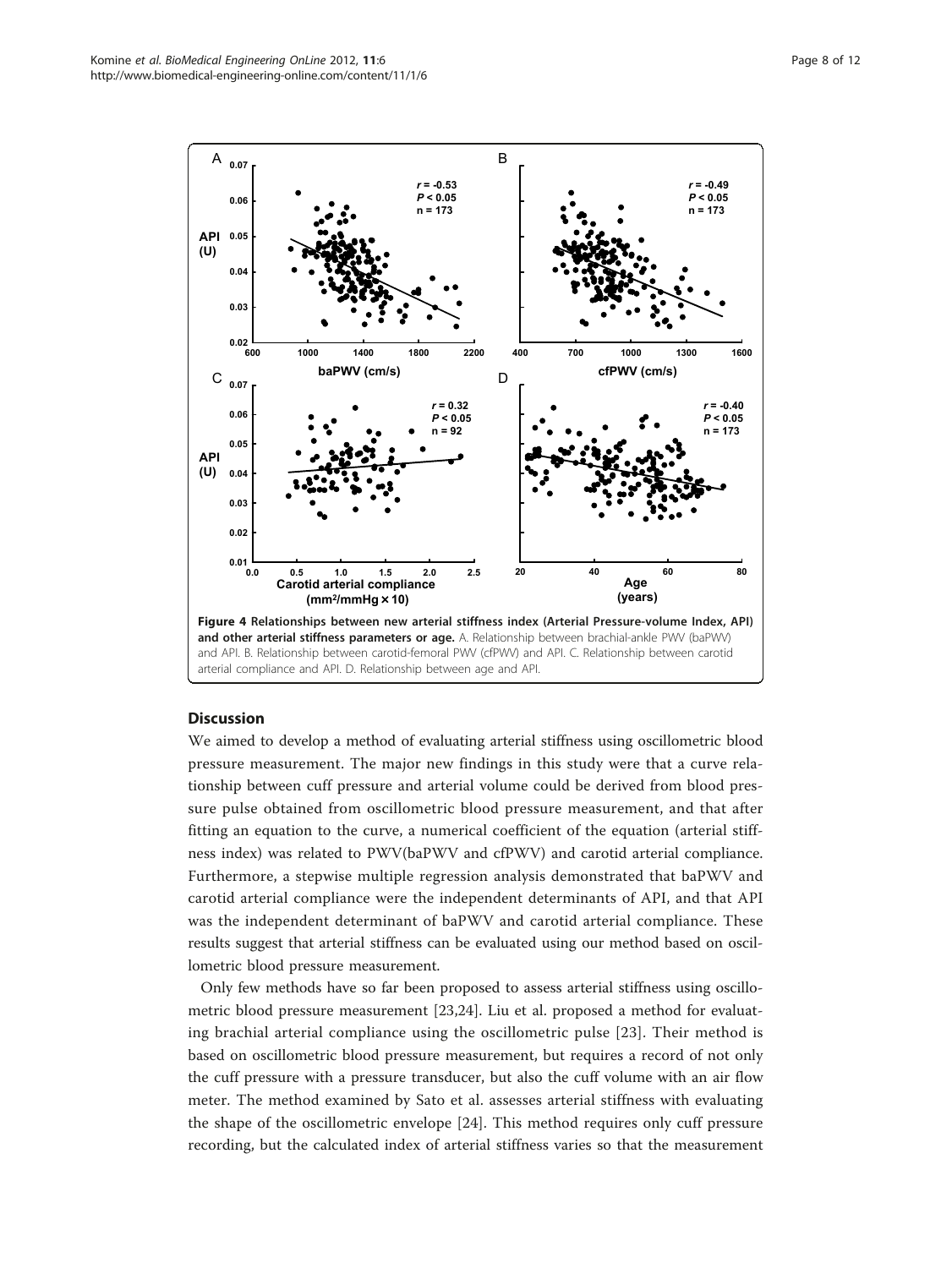was repeated five times and the maximum and minimum values were excluded [[24](#page-10-0)]. In the present study, we proposed a method that can assess arterial stiffness with recording only cuff pressure. Additionally, the coefficient of variation of replicate measurements at the experimental day for API was  $7.5 \pm 6$ %, which is comparable to that for cfPWV (7 - 8%) previously reported [\[19,25\]](#page-10-0). Furthermore, the day-to-day coefficient of variation for API in our pilot study was  $6.0 \pm 1.1\%$ , whereas that for cfPWV and carotid arterial compliance in the previous studies were 5 - 9% [[4,26\]](#page-10-0). Taken together, our method can assess arterial stiffness with recording only cuff pressure and the calculated arterial stiffness index (API) has reproducibility that is comparable to cfPWV and carotid arterial compliance.

It is possible that the slope of the pressure-volume curve in this study correlates with brachial artery stiffness. When blood pressure is measured oscillometrically, decreasing cuff pressure increases transmural pressure of the brachial artery wall, causing the brachial artery to distend and arterial volume to increase. Vessel distension corresponding to transmural pressure would be greater in a compliant than in a stiff brachial artery. Hence, the slope of the pressure-volume curve between cuff pressure and arterial volume would be steeper for those with a compliant brachial artery. This concept is in agreement with previous studies that have assessed relationships between changes in intra-arterial pressure and in corresponding vessel diameter using isolated arteries from humans and animals [\[11](#page-10-0)-[17](#page-10-0)]. For example, the slope of the pressure-diameter curve of the atherosclerotic iliac artery is gentle and the calculated elastic modulus of the arterial wall increases in dogs fed with a high-cholesterol diet for 12 months [\[15](#page-10-0)]. Furthermore, a computer simulation that described the curve between transmural pressure and arterial volume during deflation of a cuff wrapped around the upper arm also found a steeper slope in compliant than in stiff brachial arteries [[10\]](#page-10-0). According to the present and previous findings, the slope of the curve between the cuff pressure and arterial volume seems to vary depending on the stiffness (compliance) of the brachial artery. Thus, the arterial stiffness index (API) developed herein would reflect brachial arterial stiffness.

Although the API would reflect brachial arterial stiffness, it correlated with cfPWV, an arterial stiffness index of central arteries such as the aorta. One interpretation of this finding is that individuals with stiff (or compliant) central arteries also have stiff (or compliant) peripheral arteries. Arterial stiffness of the central arteries increases with advancing age [\[4,11](#page-10-0),[12](#page-10-0),[14\]](#page-10-0), whereas the effect of age on the peripheral arteries is still controversial. However, API that is derived from brachial artery pulses was negatively correlated with age in the present study (Figure [4D](#page-7-0)). In agreement with this finding, the large peripheral arteries of the arms and legs as well as the aorta stiffen with age [[27](#page-11-0)], although arterial stiffness with age is relatively modest in the peripheral arteries compared with the central arteries [[27,28\]](#page-11-0). Different from the modest effects of age, regular endurance exercise in humans increases both femoral and carotid arterial compliance [\[29](#page-11-0)] and a high cholesterol diet in dogs increases iliac and carotid arterial stiffness [\[15](#page-10-0)]. It was noted that the effects of the exercise and high cholesterol diet on compliance/stiffness of femoral and iliac artery were greater than that of carotid artery [[15,](#page-10-0)[29\]](#page-11-0). Collectively, aging and lifestyle such as exercise and diet alters peripheral and central arterial stiffness in parallel, although the effects of age on peripheral artery might be modest, and thus API might be correlated with cfPWV.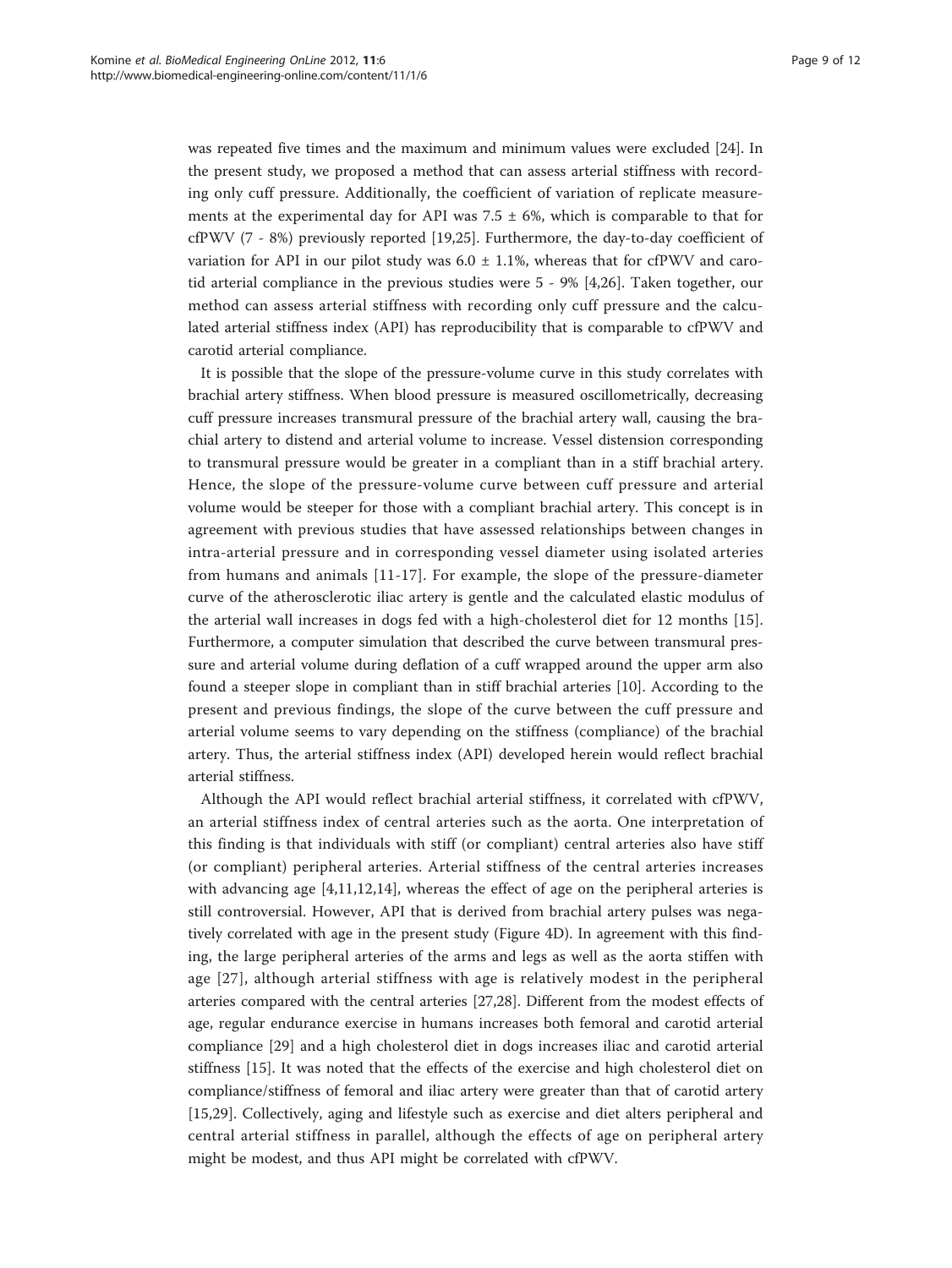API was correlated with PWV and carotid arterial compliance but the correlation coefficients were relatively low. We consider that the low correlation coefficients are probably due to the methodology differences rather than the poor validity of API. Indeed, the correlation coefficients between carotid arterial compliance and baPWV or cfPWV were also relatively low in the present study ( $r = -0.22$ ;  $r = -0.14$ ), despite the accepted methods clinically and experimentally. One explanation for the law correlations among methods is that each method does not entirely assess the same artery. Additionally, each approach may partly evaluate the same property of the arterial wall, but may also assess the different arterial properties. These might affect the correlation coefficients among API and PWV or carotid arterial compliance.

Our developed method has important clinical implications. We developed an arterial stiffness index based on oscillometric blood pressure measurements. If the algorithm to calculate the index was added to an oscillometric device, blood pressure and arterial stiffness could be simply and simultaneously measured. This would enable the early detection of arterial stiffness and thus contribute to the prevention of cardiovascular disease. Additionally, the API correlated with cfPWV, which is a stiffness index of the central artery. To assess central arterial stiffness is clinically important because it is a predictor of cardiovascular mortality [[30](#page-11-0),[31](#page-11-0)]. The correlation between cfPWV and API suggests that the developed index could be used as a tool to screen central arterial stiffness. Furthermore, our developed methodology would be useful for daily control of arterial stiffness. Endurance exercise training for 2-3 months improved arterial stiffness [[4-6](#page-10-0)], suggesting that arterial stiffness could be controlled in daily life. The developed method would match this demand because it is simple and easy for use.

The potential limitations in this study should be discussed. Firstly, we evaluated arterial volume indirectly via the oscillometric cuff pressure. Because, the muscles and the fat exist between the brachial blood vessel and the cuff, the muscle or fat size may affect on our estimated arterial volume, thereby API. Indeed, a stepwise multiple regression analysis revealed that the circumference of the upper arm was an independent determinant of API. This should be taken into account to use API. Secondly, we did not evaluate arterial stiffness among individuals with diseases that are related to this condition such as diabetes. Further studies are needed to examine whether our method can detect arterial stiffness in such patients.

#### Conclusions

We developed a method of evaluating arterial stiffness by assessing the curve between cuff pressure and arterial volume using oscillometric blood pressure measurement. The pressure-volume curve was fitted using an equation and we identified a numerical coefficient of the equation as an index of arterial stiffness. The developed index was related to PWV (baPWV and cfPWV) and carotid arterial compliance.

#### List of abbreviations

API: Arterial Pressure-volume Index; baPWV: Brachial-ankle PWV; cfPWV: Carotid-femoral PWV; Tcf: The time intervals between the carotid and femoral arterial pressure wave; Tba: The time between the brachial and post-tibial arterial pressure wave; Dcf: The path length from the carotid to the femoral artery; Dhb: The path lengths from the heart to the brachial artery; Dhf: The path lengths from the heart to the femur; Dfa: The path lengths from the femur to the ankle; MAP: Mean arterial blood pressure.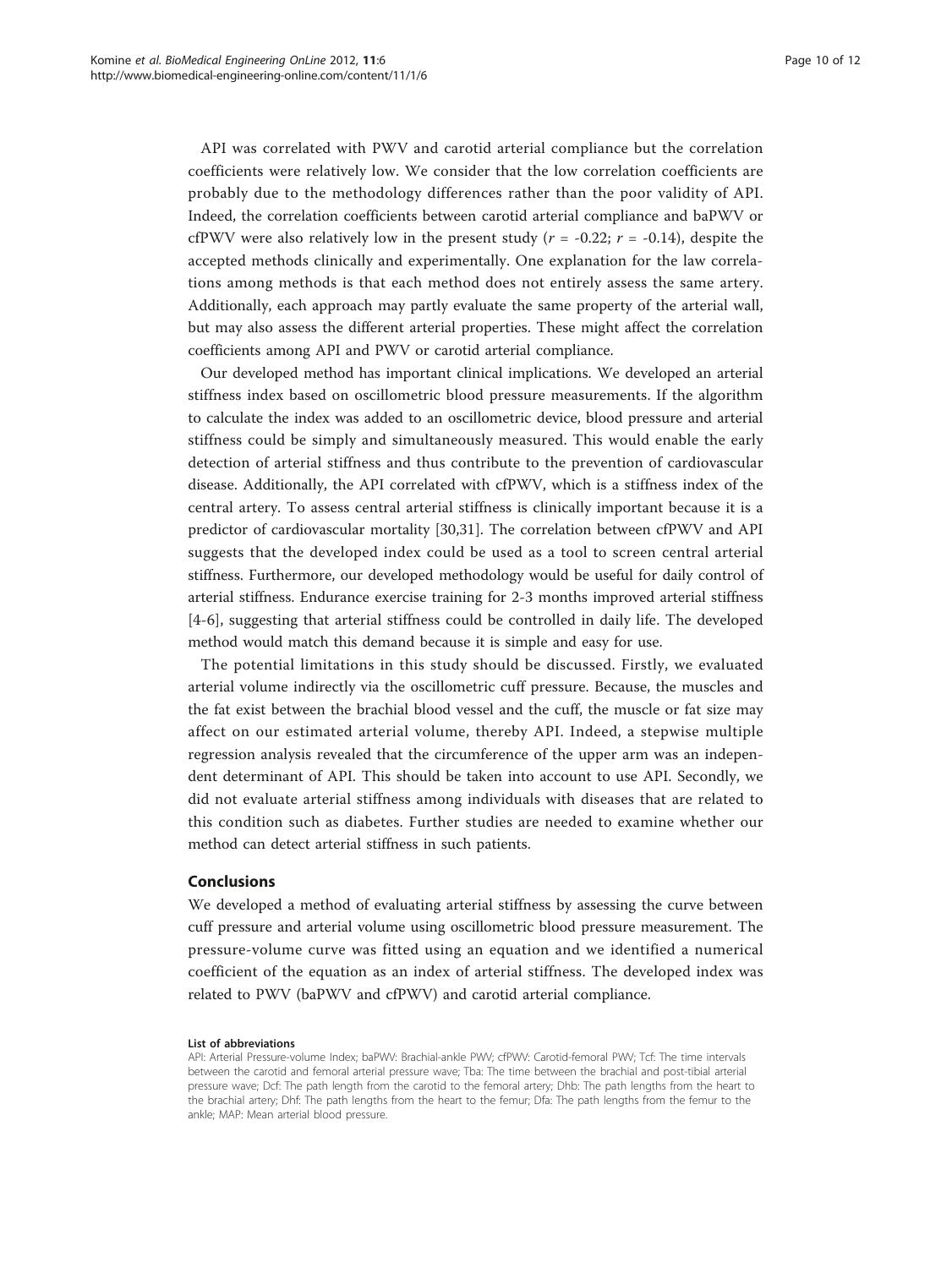#### <span id="page-10-0"></span>Acknowledgements

This study was supported by Grants-in-Aid for Scientific Research (C) from the Japan Society for the Promotion of Science.

#### Authors' contributions

HK conceived the study, performed data acquisition and analysis, and drafted the manuscript. YA contributed to the concept of the study, evaluated the data, and performed data analysis. TY contributed to the design of the study and interpretation of the data. MY recruited subjects and performed data acquisition and analysis. All authors read and approved the final manuscript.

#### Competing interests

The authors declare that they have no competing interests.

Received: 25 November 2011 Accepted: 10 February 2012 Published: 10 February 2012

#### References

- 1. Safar ME, London GM: [Therapeutic studies and arterial stiffness in hypertension: recommendations of the European](http://www.ncbi.nlm.nih.gov/pubmed/11081763?dopt=Abstract) [Society of Hypertension. The Clinical Committee of Arterial Structure and Function. Working Group on Vascular](http://www.ncbi.nlm.nih.gov/pubmed/11081763?dopt=Abstract) [Structure and Function of the European Society of Hypertension.](http://www.ncbi.nlm.nih.gov/pubmed/11081763?dopt=Abstract) J Hypertens 2000, 18:1527-1535.
- 2. Weber T, Auer J, O'Rourke MF, Kvas E, Lassnig E, Berent R, Eber B: [Arterial stiffness, wave reflections, and the risk of](http://www.ncbi.nlm.nih.gov/pubmed/14662706?dopt=Abstract) [coronary artery disease.](http://www.ncbi.nlm.nih.gov/pubmed/14662706?dopt=Abstract) Circulation 2004, 109:184-189.
- 3. Najjar SS, Scuteri A, Lakatta EG: [Arterial aging: is it an immutable cardiovascular risk factor?](http://www.ncbi.nlm.nih.gov/pubmed/16103272?dopt=Abstract) Hypertension 2005, 46:454-462.
- Tanaka H, Dinenno FA, Monahan KD, Clevenger CM, Desouza CA, Seals DR: [Aging, habitual exercise, and dynamic](http://www.ncbi.nlm.nih.gov/pubmed/10982542?dopt=Abstract) [arterial compliance.](http://www.ncbi.nlm.nih.gov/pubmed/10982542?dopt=Abstract) Circulation 2000, 102:1270-1275.
- 5. Yoshizawa M, Maeda S, Miyaki A, Misono M, Choi Y, Shimojo N, Ajisaka R, Tanaka H: [Additive beneficial effects of](http://www.ncbi.nlm.nih.gov/pubmed/19783777?dopt=Abstract) [lactotripeptides and aerobic exercise on arterial compliance in postmenopausal women.](http://www.ncbi.nlm.nih.gov/pubmed/19783777?dopt=Abstract) Am J Physiol Heart Circ Physiol 2009, 297:H1899-H1903.
- 6. Sugawara J, Komine H, Hayashi K, Yoshizawa M, Otsuki T, Shimojo N, Miyauchi T, Yokoi T, Maeda S, Tanaka H: [Reduction in alpha-adrenergic receptor-mediated vascular tone contributes to improved arterial compliance with](http://www.ncbi.nlm.nih.gov/pubmed/18603318?dopt=Abstract) [endurance training.](http://www.ncbi.nlm.nih.gov/pubmed/18603318?dopt=Abstract) Int J Cardiol 2009, 135:346-352.
- 7. Miyaki A, Maeda S, Yoshizawa M, Misono M, Saito Y, Sasai H, Endo T, Nakata Y, Tanaka K, Ajisaka R: [Effect of weight](http://www.ncbi.nlm.nih.gov/pubmed/19022788?dopt=Abstract) [reduction with dietary intervention on arterial distensibility and endothelial function in obese men.](http://www.ncbi.nlm.nih.gov/pubmed/19022788?dopt=Abstract) Angiology 2009, 60:351-357.
- 8. Baker PD, Westenskow DR, Kuck K: [Theoretical analysis of non-invasive oscillometric maximum amplitude algorithm](http://www.ncbi.nlm.nih.gov/pubmed/9246863?dopt=Abstract) [for estimating mean blood pressure.](http://www.ncbi.nlm.nih.gov/pubmed/9246863?dopt=Abstract) Med Biol Eng Comput 1997, 35:271-278.
- 9. Ursino M, Cristalli C: [A mathematical study of some biomechanical factors affecting the oscillometric blood](http://www.ncbi.nlm.nih.gov/pubmed/9216149?dopt=Abstract) [pressure measurement.](http://www.ncbi.nlm.nih.gov/pubmed/9216149?dopt=Abstract) IEEE Trans Biomed Eng 1996, 43:761-778.
- 10. Forster FK, Turney D: [Oscillometric determination of diastolic, mean and systolic blood pressure](http://www.ncbi.nlm.nih.gov/pubmed/3795883?dopt=Abstract)–a numerical [model.](http://www.ncbi.nlm.nih.gov/pubmed/3795883?dopt=Abstract) J Biomech Eng 1986, 108:359-364.
- 11. Bader H: [Dependence of wall stress in the human thoracic aorta on age and pressure.](http://www.ncbi.nlm.nih.gov/pubmed/6025615?dopt=Abstract) Circ Res 1967, 20:354-361.
- 12. Learoyd BM, Taylor MG: [Alterations with age in the viscoelastic properties of human arterial walls.](http://www.ncbi.nlm.nih.gov/pubmed/5904318?dopt=Abstract) Circ Res 1966, 18:278-292.
- 13. Langewouters GJ, Wesseling KH, Goedhard WJ: [The static elastic properties of 45 human thoracic and 20 abdominal](http://www.ncbi.nlm.nih.gov/pubmed/6480618?dopt=Abstract) [aortas in vitro and the parameters of a new model.](http://www.ncbi.nlm.nih.gov/pubmed/6480618?dopt=Abstract) J Biomech 1984, 17:425-435.
- 14. Cox RH: [Age-related changes in arterial wall mechanics and composition of NIA Fischer rats.](http://www.ncbi.nlm.nih.gov/pubmed/6656298?dopt=Abstract) Mech Ageing Dev 1983, 23:21-36.
- 15. Cox RH, Detweiler DK: [Arterial wall properties and dietary atherosclerosis in the racing greyhound.](http://www.ncbi.nlm.nih.gov/pubmed/443441?dopt=Abstract) Am J Physiol 1979, 236:H790-H797.
- 16. Bergel DH: [The static elastic properties of the arterial wall.](http://www.ncbi.nlm.nih.gov/pubmed/16992075?dopt=Abstract) J Physiol 1961, 156:445-457.
- 17. Hughes DJ, Babbs CF, Geddes LA, Bourland JD: Measurements of Young'[s modulus of elasticity of the canine aorta](http://www.ncbi.nlm.nih.gov/pubmed/575833?dopt=Abstract) [with ultrasound.](http://www.ncbi.nlm.nih.gov/pubmed/575833?dopt=Abstract) Ultrason Imaging 1979, 1:356-367.
- 18. Sugawara J, Komine H, Hayashi K, Yoshizawa M, Yokoi T, Maeda S, Tanaka H: Agreement between carotid and radial augmentation index: does medication status affect the relation? Artery Res 2008, 2:74-76.
- 19. Tanaka H, Desouza CA, Seals DR: [Absence of age-related increase in central arterial stiffness in physically active](http://www.ncbi.nlm.nih.gov/pubmed/9445266?dopt=Abstract) [women.](http://www.ncbi.nlm.nih.gov/pubmed/9445266?dopt=Abstract) Arterioscler Thromb Vasc Biol 1998, 18:127-132.
- 20. Yamashina A, Tomiyama H, Takeda K, Tsuda H, Arai T, Hirose K, Koji Y, Hori S, Yamamoto Y: [Validity, reproducibility,](http://www.ncbi.nlm.nih.gov/pubmed/12135313?dopt=Abstract) [and clinical significance of noninvasive brachial-ankle pulse wave velocity measurement.](http://www.ncbi.nlm.nih.gov/pubmed/12135313?dopt=Abstract) Hypertens Res 2002, 25:359-364.
- 21. Komine H, Sugawara J, Hayashi K, Yoshizawa M, Yokoi T: [Regular endurance exercise in young men increases arterial](http://www.ncbi.nlm.nih.gov/pubmed/19299568?dopt=Abstract) [baroreflex sensitivity through neural alteration of baroreflex arc.](http://www.ncbi.nlm.nih.gov/pubmed/19299568?dopt=Abstract) J Appl Physiol 2009, 106:1499-1505
- 22. Hirai T, Sasayama S, Kawasaki T, Yagi S: [Stiffness of systemic arteries in patients with myocardial infarction. A](http://www.ncbi.nlm.nih.gov/pubmed/2610739?dopt=Abstract) [noninvasive method to predict severity of coronary atherosclerosis.](http://www.ncbi.nlm.nih.gov/pubmed/2610739?dopt=Abstract) Circulation 1989, 80:78-86.
- 23. Liu SH, Wang JJ, Huang KS: [A new oscillometry-based method for estimating the brachial arterial compliance under](http://www.ncbi.nlm.nih.gov/pubmed/18838372?dopt=Abstract) [loaded conditions.](http://www.ncbi.nlm.nih.gov/pubmed/18838372?dopt=Abstract) IEEE Trans Biomed Eng 2008, 55:2463-2470.
- 24. Sato H, Hayashi J, Harashima K, Shimazu H, Kitamoto K: [A population-based study of arterial stiffness index in](http://www.ncbi.nlm.nih.gov/pubmed/16020919?dopt=Abstract) [relation to cardiovascular risk factors.](http://www.ncbi.nlm.nih.gov/pubmed/16020919?dopt=Abstract) J Atheroscler Thromb 2005, 12:175-180.
- 25. Cortez-Cooper MY, Supak JA, Tanaka H: [A new device for automatic measurements of arterial stiffness and ankle](http://www.ncbi.nlm.nih.gov/pubmed/12804752?dopt=Abstract)[brachial index.](http://www.ncbi.nlm.nih.gov/pubmed/12804752?dopt=Abstract) Am J Cardiol 2003, 91:1519-22, A9.
- 26. Millasseau SC, Kelly RP, Ritter JM, Chowienczyk PJ: Determination of age-related increases in large artery stiffness by digital pulse contour analysis. Clin Sci (Lond) 2002, 103:371-377.